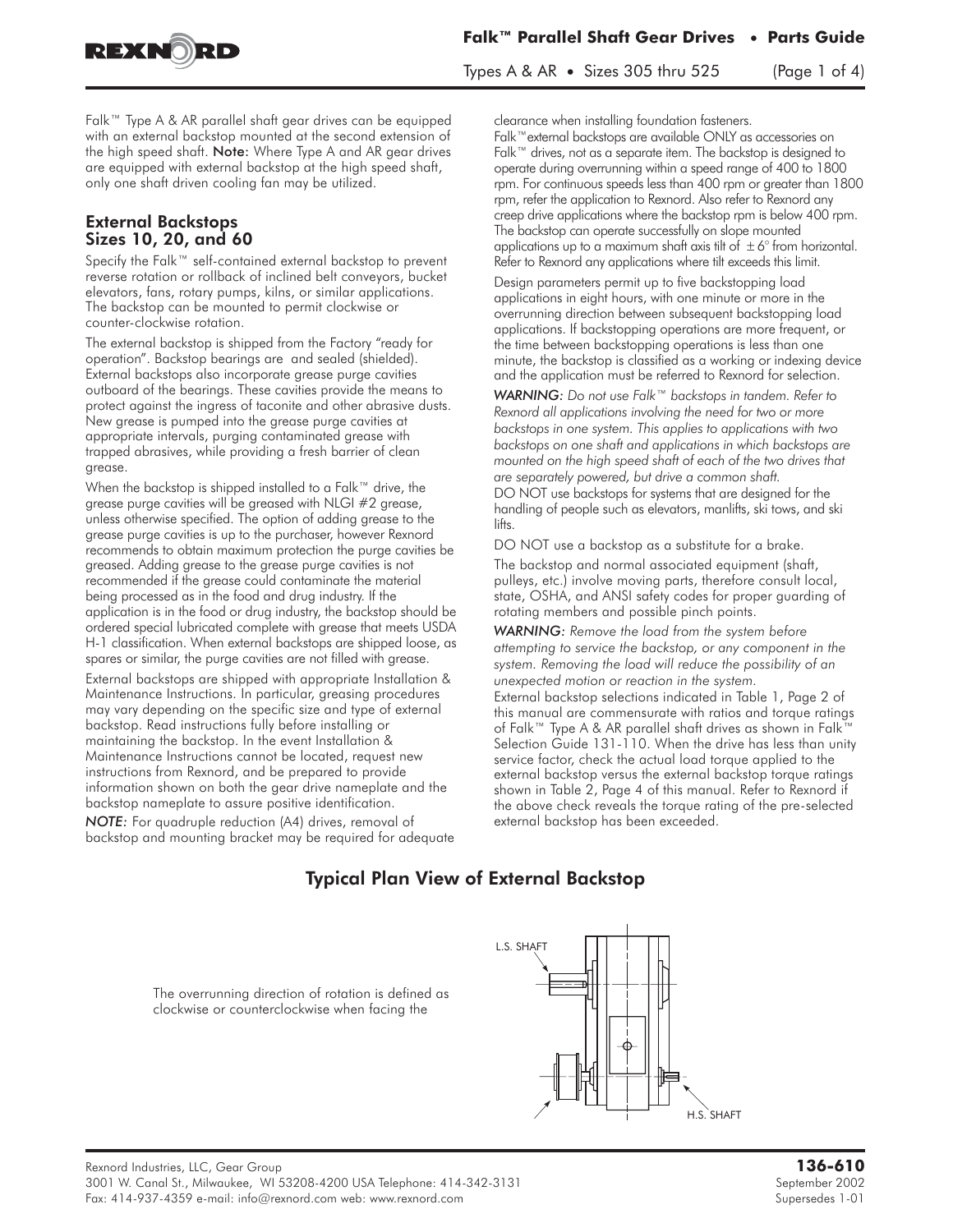

#### Backstop Selection

HOW TO USE TABLE 1 - Table 1 lists backstop selections for Type A & AR parallel shaft drives. Except where noted, backstops are selected to equal or exceed maximum drive ratings at 1750 through 580 rpm. Refer to Rexnord for backstop selections for Sizes 545 and larger. For selection and availability for all other conditions, refer specific application details to Rexnord.

When the gear drive has less than unity service factor, check the actual load torque applied to the backstop versus the backstop torque ratings shown in Table 2, Page 4 of this manual. Refer to Rexnord if the above check reveals the torque rating of the pre-selected backstop has been exceeded.

## TABLE 1 — Backstop Selections – Sizes 305 thru 525 (Continued on Page 3)

| <b>Nominal</b>                                                                                                                                                                      | <b>Single Reduction</b>                                                                                                                                                   |                                                                      |                                                                                                                                                                                                                                       |                                                                                                                          |                                                                                                                     |                                                                                                |                                                                                                   |                                  |     |     |     |     |
|-------------------------------------------------------------------------------------------------------------------------------------------------------------------------------------|---------------------------------------------------------------------------------------------------------------------------------------------------------------------------|----------------------------------------------------------------------|---------------------------------------------------------------------------------------------------------------------------------------------------------------------------------------------------------------------------------------|--------------------------------------------------------------------------------------------------------------------------|---------------------------------------------------------------------------------------------------------------------|------------------------------------------------------------------------------------------------|---------------------------------------------------------------------------------------------------|----------------------------------|-----|-----|-----|-----|
| Ratios                                                                                                                                                                              | 305                                                                                                                                                                       | 325                                                                  | 345                                                                                                                                                                                                                                   | 365                                                                                                                      | 385                                                                                                                 | 405                                                                                            | 425                                                                                               | 445                              | 465 | 485 | 505 | 525 |
| 1.84<br>$2.03$<br>$2.25$<br>$2.49$<br>$2.76$<br>$3.05$<br>$3.38$<br>$3.74$<br>4.13<br>4.57<br>$\frac{5.06}{5.60}$                                                                   | $\substack{20\\20}$<br>$20\,$<br>20                                                                                                                                       | $\substack{20\\20}$                                                  | $\begin{array}{c} 60 \\ 60 \\ 60 \\ 60 \\ 60 \end{array}$<br>$\begin{array}{c} 60 \\ 60 \end{array}$<br>$\begin{array}{c} 60 \\ 60 \end{array}$<br>$\begin{array}{c} 60 \\ 60 \end{array}$<br>$\begin{array}{c} 60 \\ 60 \end{array}$ | 60<br>$60\,$<br>60<br>$60\,$<br>60                                                                                       |                                                                                                                     |                                                                                                |                                                                                                   |                                  |     |     |     |     |
| <b>Double Reduction</b>                                                                                                                                                             |                                                                                                                                                                           |                                                                      |                                                                                                                                                                                                                                       |                                                                                                                          |                                                                                                                     |                                                                                                |                                                                                                   |                                  |     |     |     |     |
| 5.60<br>6.20<br>6.86<br>7.59<br>8.40<br>9.30<br>10.29<br>11.39<br>12.61<br>$\frac{13.95}{15.44}$<br>17.09<br>18.91<br>$\frac{20.93}{23.16}$<br>25.63<br>28.36<br>$31.39$<br>$34.74$ | 10<br>$10\,$<br>10<br>$10\,$<br>10<br>$10\,$<br>$10\,$<br>$\begin{array}{c} 10 \\ 10 \end{array}$<br>$10\,$<br>10<br>$10$<br>$10\,$<br>10<br>10<br>$10\,$<br>$10\,$<br>10 | 10<br>10<br>10<br>10<br>10<br>10<br>10<br>10<br>10<br>10<br>10<br>10 | $\substack{20\\20}$<br>$\overline{20}$<br>$\overline{20}$<br>$\begin{array}{c} 20 \\ 20 \\ 20 \\ 20 \\ 20 \end{array}$<br>$20\,$<br>$\begin{array}{c} 20 \\ 20 \\ 20 \\ 20 \end{array}$<br>$20\,$<br>$\overline{20}$<br>20            | 20<br>20<br>$\frac{20}{20}$<br>20<br>$20\,$<br>$\begin{array}{c} 20 \\ 20 \\ 20 \\ 20 \end{array}$<br>$20\,$<br>20<br>20 | 60<br>$60\,$<br>60<br>60<br>60<br>60<br>60<br>60<br>60<br>$\begin{array}{c} 60 \\ 60 \end{array}$<br>60<br>60<br>60 | 60<br>60<br>60<br>60<br>60<br>60<br>60<br>60<br>$60\,$<br>60<br>60<br>60<br>$60\,$<br>60<br>60 | $60\,$<br>60<br>60<br>60<br>$\begin{array}{c} 60 \\ 60 \end{array}$<br>60<br>60<br>60<br>60<br>60 | 60<br>60<br>60<br>60<br>60<br>60 |     |     |     |     |

*-* Drive rating exceeds backstop rating or bore capacity.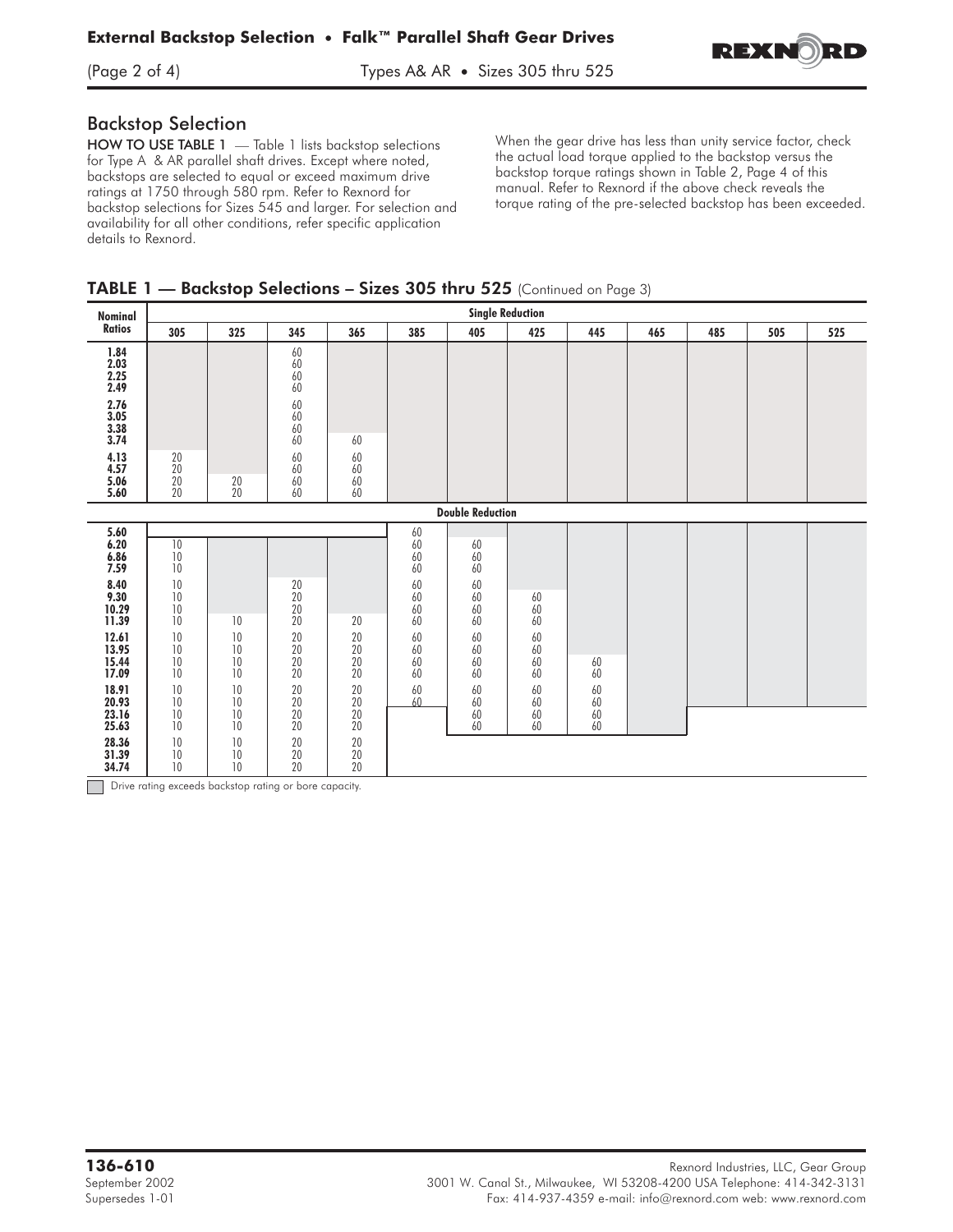

 $\star$ 

#### **Falk™ Parallel Shaft Gear Drives • Parts Guide**

Types A & AR • Sizes 305 thru 525 (Page 3 of 4)

| Nominal                                                                                                                                                                                                     | <b>Triple Reduction</b>                                                                                  |                                                                                                          |                                                                                                          |                                                                                                          |                                                                                                                                         |                                                                                              |                                                                                                   |                                                                                              |                                                                                              |                                                                      |                                                    |                                                                                                    |  |  |
|-------------------------------------------------------------------------------------------------------------------------------------------------------------------------------------------------------------|----------------------------------------------------------------------------------------------------------|----------------------------------------------------------------------------------------------------------|----------------------------------------------------------------------------------------------------------|----------------------------------------------------------------------------------------------------------|-----------------------------------------------------------------------------------------------------------------------------------------|----------------------------------------------------------------------------------------------|---------------------------------------------------------------------------------------------------|----------------------------------------------------------------------------------------------|----------------------------------------------------------------------------------------------|----------------------------------------------------------------------|----------------------------------------------------|----------------------------------------------------------------------------------------------------|--|--|
| <b>Ratios</b>                                                                                                                                                                                               | 305                                                                                                      | 325                                                                                                      | 345                                                                                                      | 365                                                                                                      | 385                                                                                                                                     | 405                                                                                          | 425                                                                                               | 445                                                                                          | 465                                                                                          | 485                                                                  | 505                                                | 525                                                                                                |  |  |
| 23.16<br>25.63<br>28.36<br>31.39<br>34.74<br>38.44<br>42.54<br>47.08<br>52.11<br>57.66<br>63.82<br>70.62<br>78.16<br>86.50<br>95.73<br>105.9<br>117.2<br>129.7<br>143.6<br>158.9<br>175.9<br>194.6<br>215.4 | 10<br>10<br>10<br>10<br>10<br>10<br>10<br>10<br>10<br>10<br>10<br>10<br>10<br>10<br>10<br>10<br>10<br>10 | 10<br>10<br>10<br>10<br>10<br>10<br>10<br>10<br>10<br>10<br>10<br>10<br>10<br>10<br>10<br>10<br>10<br>10 | 10<br>10<br>10<br>10<br>10<br>10<br>10<br>10<br>10<br>10<br>10<br>10<br>10<br>10<br>10<br>10<br>10<br>10 | 10<br>10<br>10<br>10<br>10<br>10<br>10<br>10<br>10<br>10<br>10<br>10<br>10<br>10<br>10<br>10<br>10<br>10 | $20\,$<br>20<br>$\overline{20}$<br>20<br>$20\,$<br>20<br>$\overline{20}$<br>20<br>$20\,$<br>$\frac{20}{20}$<br>20<br>$20\,$<br>20<br>20 | 20<br>20<br>20<br>20<br>20<br>20<br>20<br>20<br>20<br>20<br>20<br>20<br>20<br>20<br>20<br>20 | $20(*)$<br>20<br>20<br>20<br>20<br>20<br>20<br>20<br>20<br>20<br>20<br>20<br>20<br>20<br>20<br>20 | 60<br>60<br>60<br>60<br>60<br>60<br>60<br>60<br>60<br>60<br>60<br>60<br>60<br>60<br>60<br>60 | 60<br>60<br>60<br>60<br>60<br>60<br>60<br>60<br>60<br>60<br>60<br>60<br>60<br>60<br>60<br>60 | 60<br>60<br>60<br>60<br>60<br>60<br>60<br>60<br>60<br>60<br>60<br>60 | 60<br>60<br>60<br>60<br>60<br>60<br>60<br>60<br>60 |                                                                                                    |  |  |
|                                                                                                                                                                                                             |                                                                                                          |                                                                                                          |                                                                                                          |                                                                                                          |                                                                                                                                         | <b>Quadruple Reduction</b>                                                                   |                                                                                                   |                                                                                              |                                                                                              |                                                                      |                                                    |                                                                                                    |  |  |
| 105.9                                                                                                                                                                                                       |                                                                                                          |                                                                                                          |                                                                                                          |                                                                                                          | 10                                                                                                                                      |                                                                                              |                                                                                                   |                                                                                              |                                                                                              |                                                                      |                                                    |                                                                                                    |  |  |
| 117.2<br>129.7<br>143.6<br>158.9<br>175.9<br>194.6<br>215.4                                                                                                                                                 |                                                                                                          |                                                                                                          |                                                                                                          |                                                                                                          | 10<br>10<br>10<br>$\,10$<br>10<br>10<br>10                                                                                              | $\overline{10}$<br>10<br>10<br>10<br>10<br>10<br>10                                          | $\overline{10}$<br>10<br>10<br>10<br>10<br>10<br>10                                               | $\overline{20}$<br>20<br>20<br>20<br>20<br>20<br>20                                          | $\overline{20}$<br>20<br>20<br>20<br>20<br>20<br>20                                          | 60<br>60<br>60<br>60<br>60<br>60<br>60                               | 60<br>60<br>60<br>60<br>60<br>60<br>60             | 60<br>60<br>60<br>60<br>60<br>60<br>60                                                             |  |  |
| 238.4<br>263.8<br>291.9<br>323.1<br>357.5<br>395.7                                                                                                                                                          |                                                                                                          |                                                                                                          |                                                                                                          |                                                                                                          | 10<br>10<br>10<br>10<br>10<br>10                                                                                                        | 10<br>10<br>10<br>10<br>10<br>10                                                             | 10<br>10<br>10<br>10<br>10<br>10                                                                  | 20<br>20<br>$\begin{array}{c} 20 \\ 20 \end{array}$<br>20<br>20                              | 20<br>20<br>20<br>20<br>20<br>20                                                             | 60<br>60<br>60<br>60<br>60<br>60                                     | 60<br>60<br>60<br>60<br>60<br>60                   | $60\,$<br>60<br>$\begin{array}{c} 60 \\ 60 \end{array}$<br>$\begin{array}{c} 60 \\ 60 \end{array}$ |  |  |
| 437.9                                                                                                                                                                                                       |                                                                                                          |                                                                                                          |                                                                                                          |                                                                                                          |                                                                                                                                         | 10                                                                                           | 10                                                                                                | 20                                                                                           | 20                                                                                           | 60                                                                   | 60                                                 | 60                                                                                                 |  |  |

## **TABLE 1 — Backstop Selections – Sizes 305 thru 525** (Continued from Page 2)

 Gear drive rating exceeds Size 20 backstop rating. The Size 20 backstop may be used only if required H.S. Shaft torque is less than 13,800 lb-in. *-* Drive rating exceeds backstop rating or bore capacity.